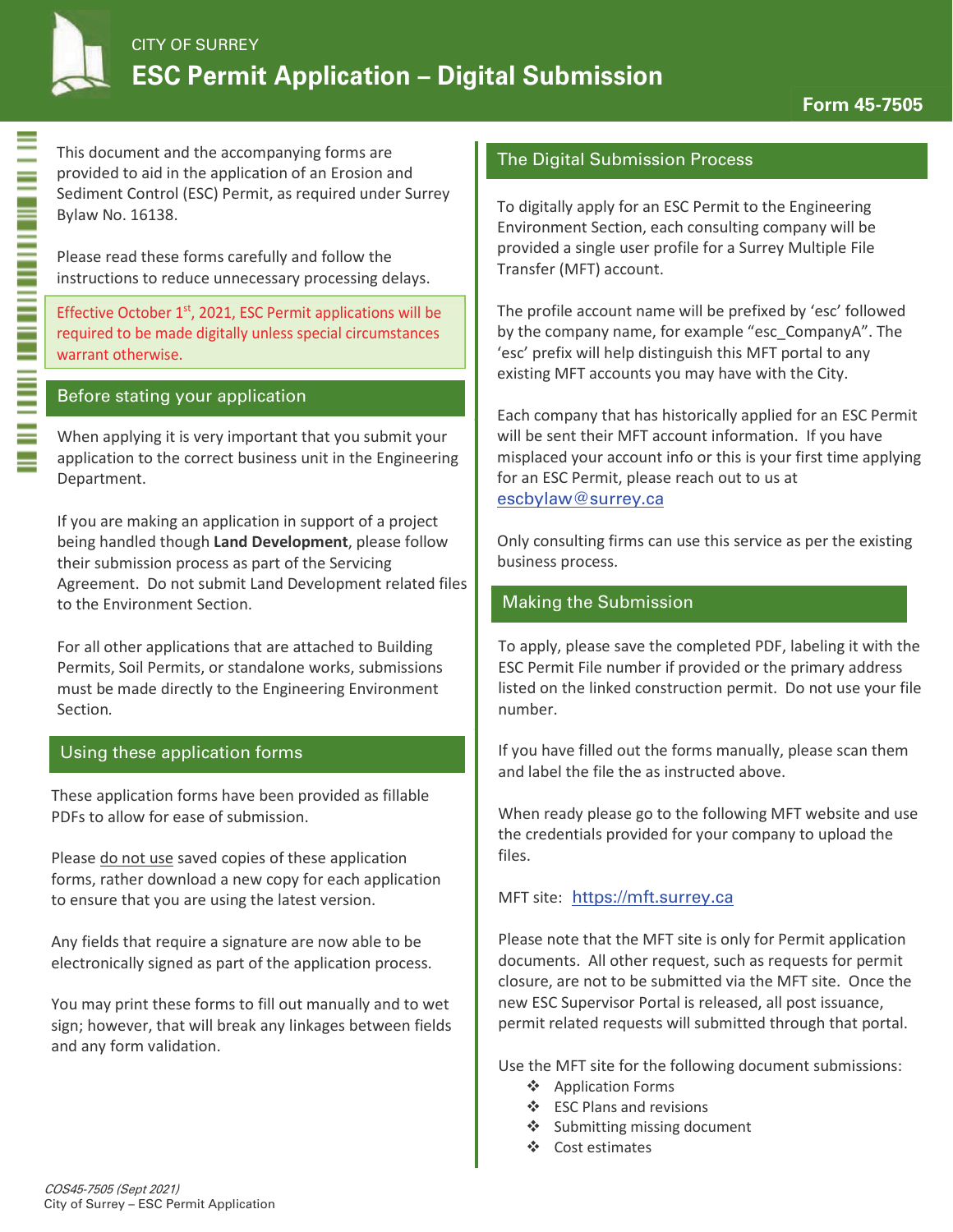

Based on the information provided, please ensure that the following items are provided in your ESC Permit application submission. Only items flagged with the check mark are required.

Use the checklist after completing the Additional Information Form (45-7505 B) as it will update based on the information provided.

| <b>Application Checklist</b> |          |                                                    |  |  |
|------------------------------|----------|----------------------------------------------------|--|--|
| Required                     | Included | Form/document                                      |  |  |
|                              |          | Schedule A - By-law Permit Application<br>Document |  |  |
|                              |          | Form 45-7505 B - Additional Information            |  |  |
|                              |          | Form 45-7505 C - Processing Fee<br>Payment         |  |  |
|                              |          | Schedule D - ESC Supervisor<br>Appointment         |  |  |
|                              |          | <b>ESC Plan</b>                                    |  |  |
|                              |          | <b>Agent Authorization Form</b>                    |  |  |
|                              |          | <b>BC Company Summary</b>                          |  |  |
|                              |          | Receipt of Payment                                 |  |  |
| X                            | X        | Land Title Office Search (Not Required)            |  |  |

**Application File Number:** 

 $45 - - - - - - - - - -$ 

Do not complete - City of Surrey Office Use Only

## Understanding the review process

Once submitted, the ESC Permit Application will be entered into the system and reviewed to ensure that the submission is complete. If there are missing items, you will be contacted via email to provide the necessary documents/information. To avoid delays, please ensure that you completely fill out the application forms and submit the documents flagged in the checklist.

Only complete applications will be scheduled for the te chnical plan review, queued based on a first come first served basis. Technical reviews typically occur within 2 weeks of an application, depending on the workflow volume.

The ESC Supervisor can track the live status of the application on-line via the ESC Supervisor Portal.

For more information about the ESC Permit application process, please refer to the General guide for ESC Permit Applications.

## Supporting documents

Information about obtaining a BC Company summary can be found on the BC Government website under Employment, Business, and Economic Development

To view an example of a BC Company Summary, please click on the following hyperlink to be taken to a PDF example provided on the BC Government website: BC Company Summary example

To download a copy of the City of Surrey Agent Authorization Form, please refer to page 3 of the Land Development Application and Authorization Form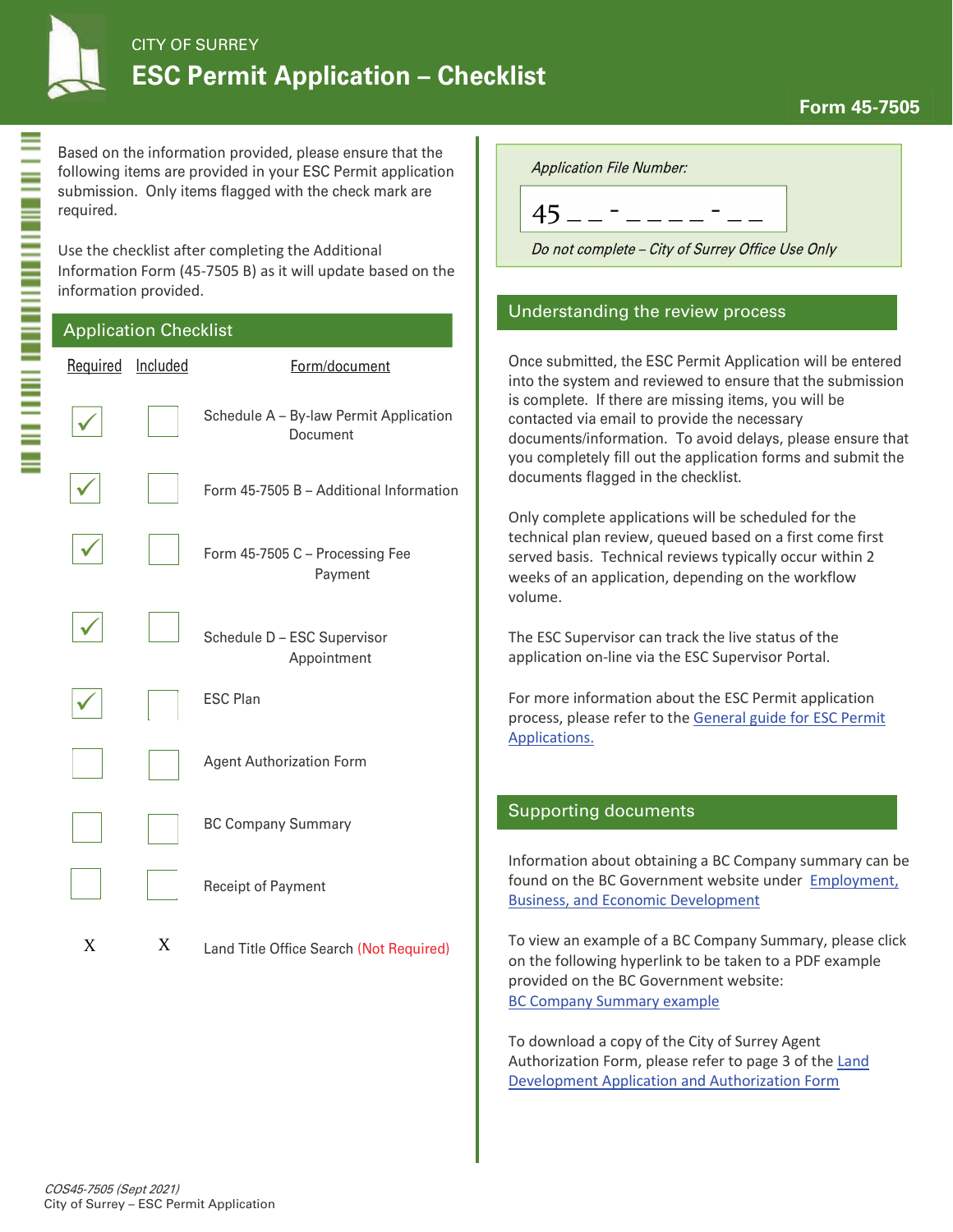# **SCHEDULE "A" ENGINEERING DEPARTMENT Forming part of Erosion and Sediment Control By-law 2006 No. 16138**

# **EROSION AND SEDIMENT CONTROL PERMIT APPLICATION**

| Part 1.                                                                                                                                                                                                                                                                                                                                                                                                                                                                             | <b>LAND OWNER</b>                                                                                                                                                                                                                                                                                                                                                                                   |  |  |  |
|-------------------------------------------------------------------------------------------------------------------------------------------------------------------------------------------------------------------------------------------------------------------------------------------------------------------------------------------------------------------------------------------------------------------------------------------------------------------------------------|-----------------------------------------------------------------------------------------------------------------------------------------------------------------------------------------------------------------------------------------------------------------------------------------------------------------------------------------------------------------------------------------------------|--|--|--|
| Name:                                                                                                                                                                                                                                                                                                                                                                                                                                                                               |                                                                                                                                                                                                                                                                                                                                                                                                     |  |  |  |
| <b>Address:</b>                                                                                                                                                                                                                                                                                                                                                                                                                                                                     |                                                                                                                                                                                                                                                                                                                                                                                                     |  |  |  |
| <b>Telephone:</b>                                                                                                                                                                                                                                                                                                                                                                                                                                                                   | E-mail Address:                                                                                                                                                                                                                                                                                                                                                                                     |  |  |  |
| Part 2.                                                                                                                                                                                                                                                                                                                                                                                                                                                                             | <b>DEVELOPER</b>                                                                                                                                                                                                                                                                                                                                                                                    |  |  |  |
| Name:                                                                                                                                                                                                                                                                                                                                                                                                                                                                               |                                                                                                                                                                                                                                                                                                                                                                                                     |  |  |  |
| <b>Address:</b>                                                                                                                                                                                                                                                                                                                                                                                                                                                                     |                                                                                                                                                                                                                                                                                                                                                                                                     |  |  |  |
| <b>Telephone:</b>                                                                                                                                                                                                                                                                                                                                                                                                                                                                   |                                                                                                                                                                                                                                                                                                                                                                                                     |  |  |  |
| Part 3.                                                                                                                                                                                                                                                                                                                                                                                                                                                                             | <b>EROSION AND SEDIMENT CONTROL SUPERVISOR</b>                                                                                                                                                                                                                                                                                                                                                      |  |  |  |
| Name:                                                                                                                                                                                                                                                                                                                                                                                                                                                                               | Company:                                                                                                                                                                                                                                                                                                                                                                                            |  |  |  |
| <b>Address:</b>                                                                                                                                                                                                                                                                                                                                                                                                                                                                     |                                                                                                                                                                                                                                                                                                                                                                                                     |  |  |  |
| <b>Telephone:</b>                                                                                                                                                                                                                                                                                                                                                                                                                                                                   | E-mail Address:                                                                                                                                                                                                                                                                                                                                                                                     |  |  |  |
| Part 4.<br><b>IDENTIFICATION OF LAND WHERE CONSTRUCTION WILL OCCUR</b>                                                                                                                                                                                                                                                                                                                                                                                                              |                                                                                                                                                                                                                                                                                                                                                                                                     |  |  |  |
| <b>Civic Address:</b>                                                                                                                                                                                                                                                                                                                                                                                                                                                               |                                                                                                                                                                                                                                                                                                                                                                                                     |  |  |  |
| Legal<br><b>Description:</b>                                                                                                                                                                                                                                                                                                                                                                                                                                                        |                                                                                                                                                                                                                                                                                                                                                                                                     |  |  |  |
| <b>Size of Land</b>                                                                                                                                                                                                                                                                                                                                                                                                                                                                 | Expected Start date: $\frac{1}{1-\frac{1}{1-\frac{1}{1-\frac{1}{1-\frac{1}{1-\frac{1}{1-\frac{1}{1-\frac{1}{1-\frac{1}{1-\frac{1}{1-\frac{1}{1-\frac{1}{1-\frac{1}{1-\frac{1}{1-\frac{1}{1-\frac{1}{1-\frac{1}{1-\frac{1}{1-\frac{1}{1-\frac{1}{1-\frac{1}{1-\frac{1}{1-\frac{1}{1-\frac{1}{1-\frac{1}{1-\frac{1}{1-\frac{1}{1-\frac{1}{1-\frac{1}{1-\frac{1}{1-\frac{1}{1-\frac{1}{1-\frac{1}{1-\$ |  |  |  |
| Parcel $(m2)$ :                                                                                                                                                                                                                                                                                                                                                                                                                                                                     | <b>Expected Finish date:</b> / /                                                                                                                                                                                                                                                                                                                                                                    |  |  |  |
| I hereby declare that the above information is correct and true as well as all information provided on the<br>ESC Plan attached and submitted herewith. I guarantee to construct the ESC Facilities in accordance with<br>the ESC Plan. I am aware of the provisions of the Erosion and Sediment Control By-law, and I will abide<br>by all applicable provisions of said By-law and such other terms and conditions as may be imposed under<br>this application for an ESC Permit. |                                                                                                                                                                                                                                                                                                                                                                                                     |  |  |  |
| Dated                                                                                                                                                                                                                                                                                                                                                                                                                                                                               |                                                                                                                                                                                                                                                                                                                                                                                                     |  |  |  |

Signature of Land Owner

Signature of the Developer \_\_\_\_\_\_\_\_\_\_\_\_\_\_\_\_\_\_\_\_\_\_\_\_\_\_\_\_\_\_\_\_\_\_\_\_\_

 $\bar{z}$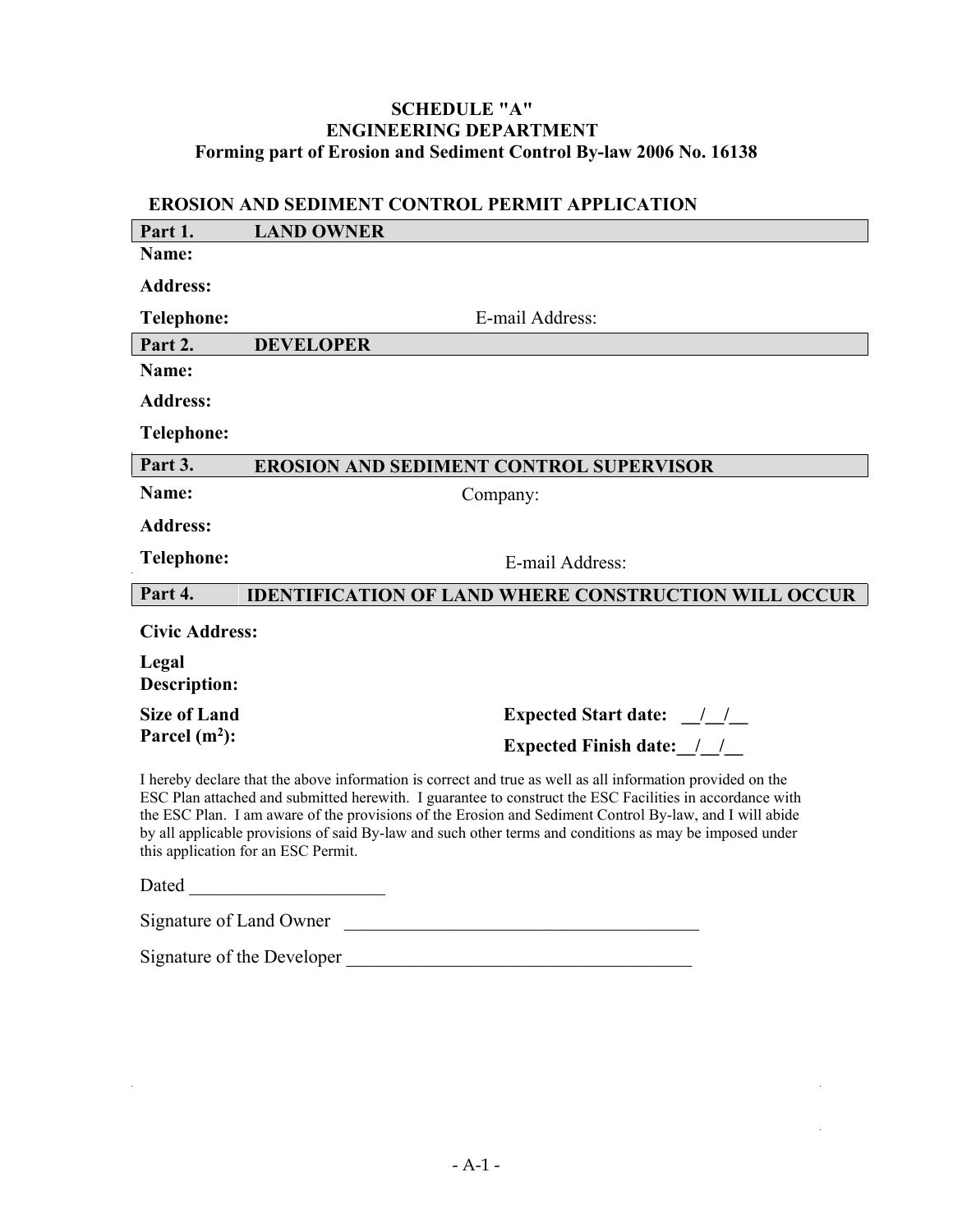| <b>CITY OF SURREY</b><br><b>ESC Permit Application - Additional Information</b>                                      |                                                                                                        |
|----------------------------------------------------------------------------------------------------------------------|--------------------------------------------------------------------------------------------------------|
| In addition to the Schedule "A" and "D" forming part of<br>your ESC Permit application, please provide the following | <b>Developer Contact Inform</b>                                                                        |
| information to assist the permit review process and ensure<br>that your permit issuance is not delayed.              | * Please note that the person s<br>must be able to enter into a le<br>City as the developer or their I |
| <b>Project Info</b>                                                                                                  | Contact for the Developer:                                                                             |

Phone Number (work):

Ext.

pecified in this section gal agreement with the egal representative.

ation\*

Email Address: *(must not be a general e-mail account)*

Should the Developer be a Company; is the above individual a listed Director on the BC Company Summary?

Yes No

An agent authorisation form must be submitted with the application, providing them the authority to sign on behalf of the Developer.

#### Additional Contact Information

#### **Primary Contact:**

Contact Name:

Company:

Mailing Address:

City: Post Code:

Email Address:

Phone Number (work):

Ext.

# Developer Name (Full Legal Name):

Developer Information

Is the listed Developer a Company?

company.

Project Type:

, **AND AN AN AN AN AN AN AN AN AN AN A** 

site drains to:

Land Development: Soil Permit: Building Permit: Other:

What file number is your ESC Permit linked to?

What is the total project area in Sq. Meters?

What is the ESC Design Consultants File #?

What is the ESC Supervisors File #?

The person/company listed as the "Developer" on the ESC permit application will be the permit holder; responsible for signing the legal permit agreement and providing the permit bonding. The "Developer" can be either an individual or a

What is the Property Zoning?

Using Cosmos (Drainage layer) identify which creek your

A *BC Company Summary* must be submitted for the company listed above.

**Form 45-7505 B**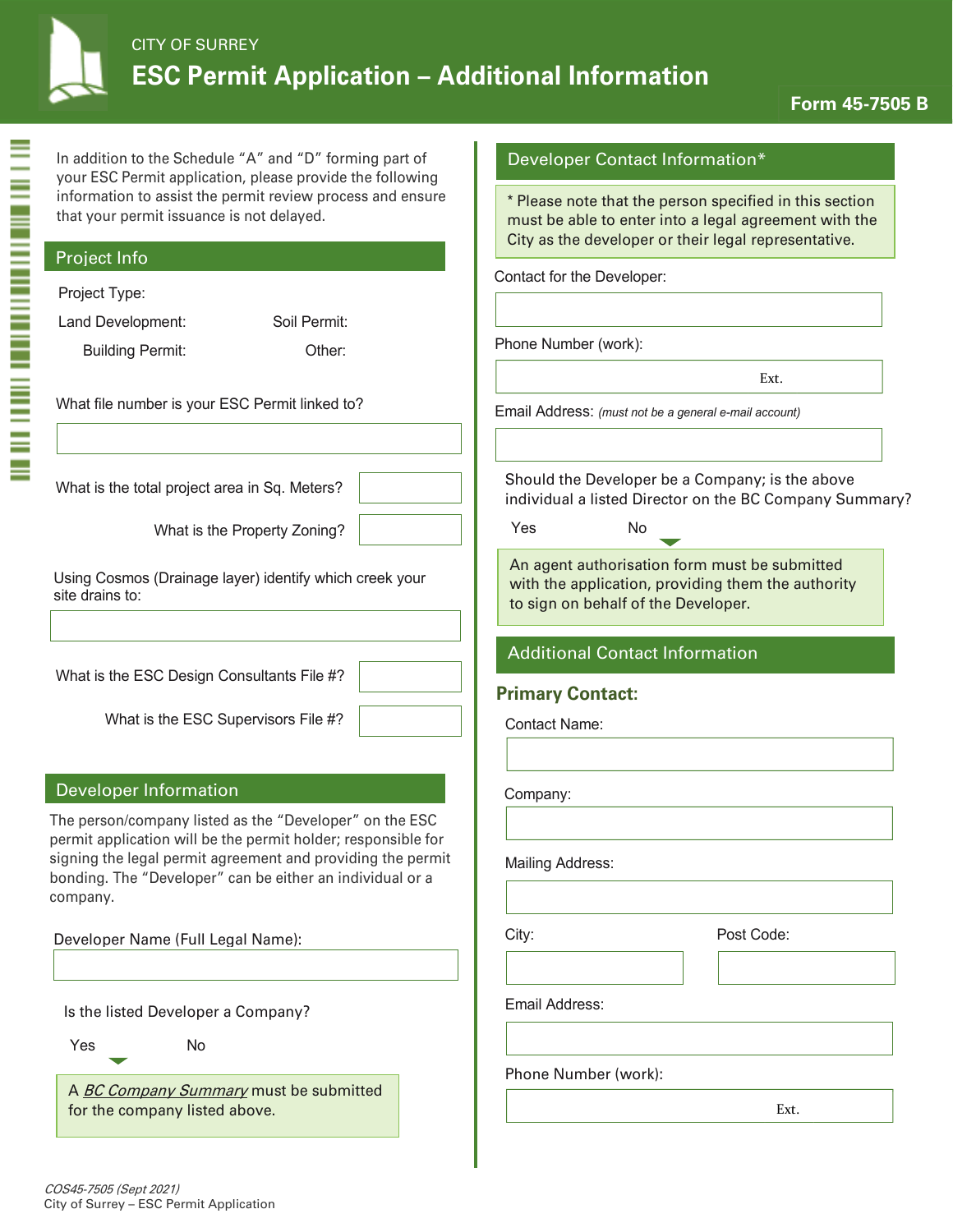

# **ESC Permit Application – Additional Information**

| <b>Contact Information Continued</b>                                                                                   | <b>ESC Supervisor cont.</b>                                                                                                                                               |
|------------------------------------------------------------------------------------------------------------------------|---------------------------------------------------------------------------------------------------------------------------------------------------------------------------|
|                                                                                                                        | Email (must not be a general e-mail account)                                                                                                                              |
| <b>ESC Design Engineer:</b>                                                                                            |                                                                                                                                                                           |
| <b>Contact Name:</b>                                                                                                   | <b>Business Licence #:</b>                                                                                                                                                |
| Company Name:                                                                                                          |                                                                                                                                                                           |
|                                                                                                                        | <b>Business Licence Type:</b>                                                                                                                                             |
| <b>Mailing Address:</b>                                                                                                | City of Surrey<br>Inter-municipal                                                                                                                                         |
|                                                                                                                        | <b>Expiry Date:</b>                                                                                                                                                       |
| City:<br>Post Code:                                                                                                    |                                                                                                                                                                           |
|                                                                                                                        | <b>Contractor:</b><br>Not known at time of<br>Þ<br>making the application                                                                                                 |
| Email (must not be a general e-mail account)                                                                           | <b>Site Contact Name:</b>                                                                                                                                                 |
| <b>Business Licence #:</b>                                                                                             | Company Name:                                                                                                                                                             |
| <b>Business Licence Type:</b>                                                                                          | <b>Company Mailing Address:</b>                                                                                                                                           |
| City of Surrey<br>Inter-municipal                                                                                      |                                                                                                                                                                           |
| <b>Expiry Date:</b>                                                                                                    | City:<br>Post Code:                                                                                                                                                       |
| Please note that the Engineer listed above must<br>match the Engineer whose seal and signature are<br>on the ESC Plan. | Site Contact Email (must not be a general e-mail account)                                                                                                                 |
| <b>ESC Supervisor:</b>                                                                                                 | Company Business Licence #:                                                                                                                                               |
| <b>Contact Name:</b>                                                                                                   |                                                                                                                                                                           |
| Company Name:                                                                                                          | <b>Business Licence Type:</b>                                                                                                                                             |
|                                                                                                                        | City of Surrey<br>Inter-municipal                                                                                                                                         |
| <b>Mailing Address:</b>                                                                                                | <b>Expiry Date:</b>                                                                                                                                                       |
| Post Code:<br>City:                                                                                                    | * If the contractor is not known at the time of the<br>application, please leave blank; however, this<br>information will be required before the permit can be<br>issued. |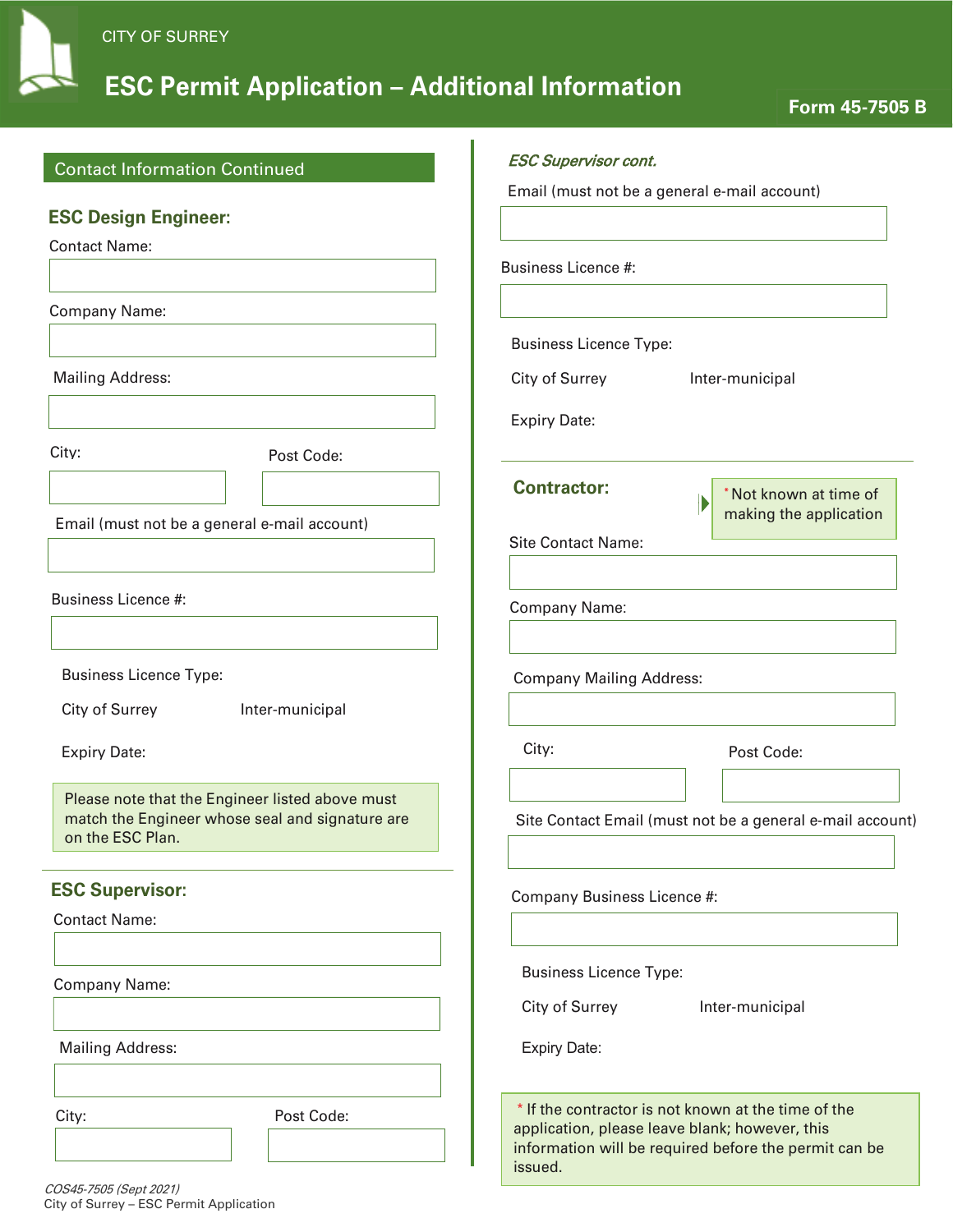

As part of the ESC Permit Application, the applicant is required to pay an ESC Permit Processing Fee as specified in Surrey By-law No. 14577 Administrative Costs & Municipal Service Fee Setting.

The Administrative Costs & Municipal Service Fee Setting By-law is reviewed and updated annually, with changes typically taking effect January 1<sup>st</sup>.

The 2022 ESC Permit Fee is:

- $\bullet$  **\$1,157 for an ESC Permit attached to a Residential** Single-Family Dwelling
- **\$2,200 for all other ESC Permits.**

# Payment Options

The following payment options are available:

- ❖ Paying in person at the Cashier
- $\div$  Submitting a cheque
- $\div$  Paying over the phone

## Payment Method

As part of the ESC Permit digital submission process the designated payer will receive an email with the ESC Permit Application Fee Invoice attached.

Please provide the following information based on your intended method of payment.

The application fee will be paid via (select one):



Paying at a Front Counter Cashier in person



Submitting a cheque



Paying over the Phone

The ESC Permit Processing fee has already been paid. Attached a copy of the receipt.

#### Payer Information

Designated Payer:



The payer must match the name on either the payment card being used, or the name(s) as shown on the face of the cheque. The invoice will be made out to the person or company listed as the Payer. Leave blank if unknown when making the submission.

. . . . . . . . . . . . . . . . . . . . . . . . . . . . . . . . . . . . . . . . . . . . . . . . . . . . . . . . . . . . . . . . . . . . . . . .

Payer Contact:

Phone Number (work):

Business Email Address:

# Making the Payment

An Engineering Department representative will email the invoice for the payment to both the Payer specified above and the Primary Contact listed in your application.

- $\div$  If you are paying over the phone, a City Cashier will be copied on the email to the Payer and will contact the Payer using the above contact information to process the payment. DO NOT PROVIDE ANY PAYMENT CARD INFORMATION WITH YOUR APPLICATION PAPERWORK.
- $\cdot \cdot$  If paying by cheque and wish to mail the cheque, attach a copy of the invoice, and mail the cheque to:

Engineering - Environment Section City of Surrey 13450 – 104 Ave Surrey, BC V3T 1V8

 $\cdot \cdot$  If paying at the Front Counter, please take the invoice directly to the Cashier station.